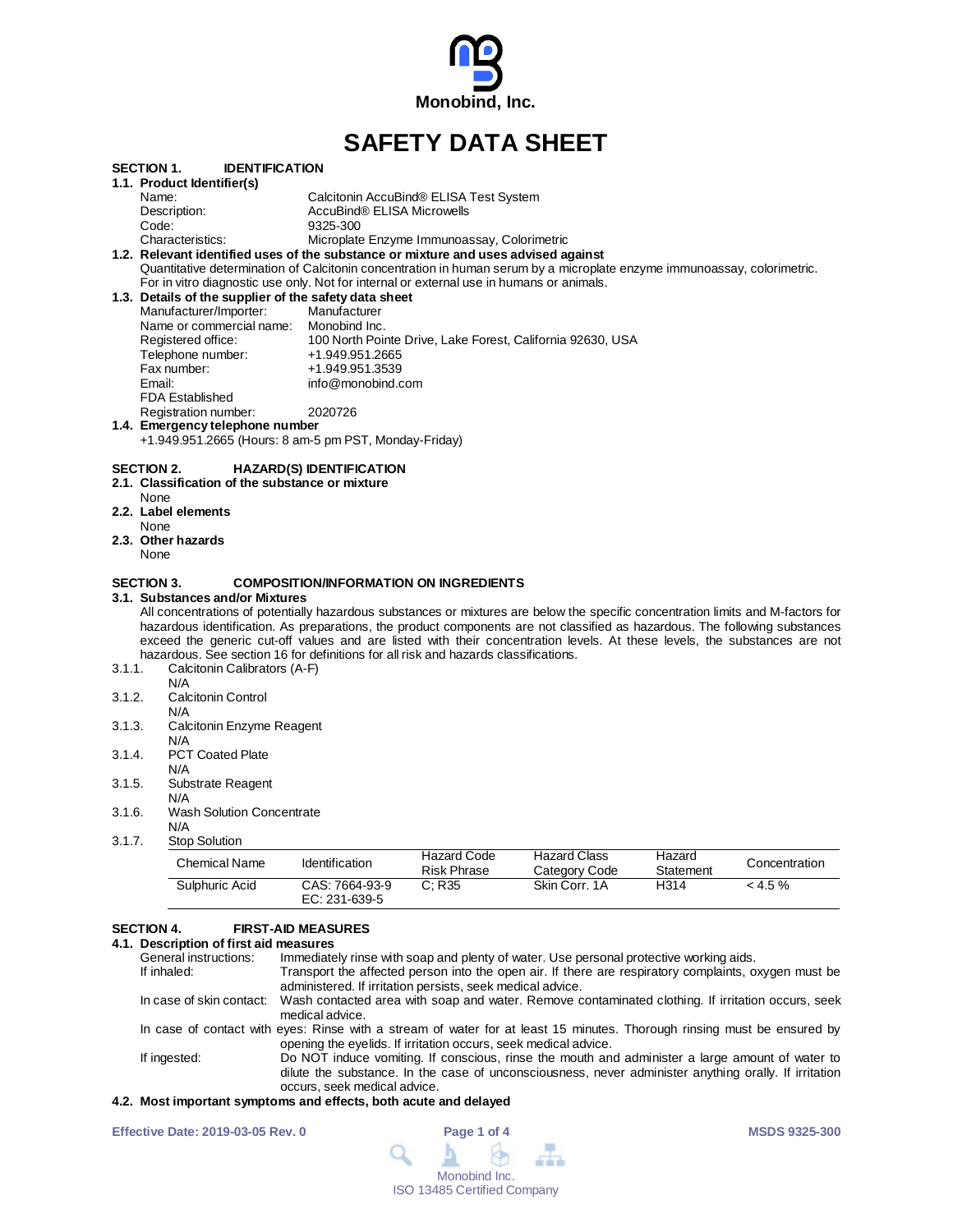No data available

**4.3. Indication of any immediate medical attention and special treatment needed** No data available

## **SECTION 5. FIRE-FIGHTING MEASURES**

# **5.1. Extinguishing media**

- Carbon dioxide, dry powder, foam, water
- **5.2. Special hazards arising from the substance or mixture**

#### None **5.3. Advice for firefighters**

Wear appropriate personal protective equipment and clothing. Wear self-contained breathing apparatus, if necessary.

## **SECTION 6. ACCIDENTAL RELEASE MEASURES**

- **6.1. Personal precautions, protective equipment and emergency procedures**
- Avoid contact with skin and eyes. Wear suitable personal protective clothing.

## **6.2. Environmental precautions**

- Avoid penetration into sewerage systems, surface and ground water. Avoid soil pollution.
- **6.3. Methods and material for containment and cleaning up**

Cover with suitable absorbing material. After removing the substance, rinse the spot of spilling thoroughly with water and soap. Dispose of waste according to all federal, state, and local regulations.

#### **6.4. Reference to other sections**

See Section 8 for personal protective equipment. See Section 13 for appropriate disposal methods.

## **SECTION 7. HANDLING AND STORAGE**

#### **7.1. Precautions for safe handling**

Avoid spills. Avoid contact with skin, eyes and clothing. Use suitable protective means to work with the substance. Use in a well-ventilated area. Follow good manufacturing practices when using product. Do not drink, smoke, or eat in work areas.

# **7.2. Conditions for safe storage, including any incompatibilities**

- Kit and unopened components:
	- Store at temperatures between  $+ 2$  and  $+ 8$  °C in a dry and dark place until expiration date.
- 7.2.1. Opened components:

Opened reagents are stable for sixty (60) days when stored at 2-8 °C.

- 7.2.2. For prepared reagents (see product insert):
- Diluted wash buffer should be stored at room temperature (2-30 °C) for up to 60 days.

### **7.3. Specific end uses**

Product procedure should be performed by a skilled individual or trained professional for in vitro diagnostic use only.

## **SECTION 8. EXPOSURE CONTROL/PERSONAL PROTECTION**

# **8.1. Control parameters**

- No substances with occupational exposure limits.
- **8.2. Exposure controls**

| 8.2.1.  | Safety glasses or goggles with side shields recommended<br>Eye/face protection: |                                                                                           |  |
|---------|---------------------------------------------------------------------------------|-------------------------------------------------------------------------------------------|--|
| 8.2.2.  | Skin protection:                                                                | Compatible protective gloves recommended. Wash hands after properly removing and          |  |
|         |                                                                                 | disposing of gloves.                                                                      |  |
|         | Other skin protection:                                                          | Laboratory coats are recommended.                                                         |  |
| $R 2 3$ | Respiratory protection:                                                         | No respiratory protection is required. Use product in rooms enabling good ventilation. If |  |

8.2.3. Respiratory protection: No respiratory protection is required. Use product in rooms enabling good ventilation. If local exhaustion is necessary, general (forced) exhaustion is recommended. 8.2.4. Thermal hazards: None

#### **SECTION 9. PHYSICAL AND CHEMICAL PROPERTIES**

### **9.1. Information on basic physical and chemical properties**

9.1.1. Appearance:

|        | Physical state (at 20 °C)     |                                                                              |
|--------|-------------------------------|------------------------------------------------------------------------------|
|        | Liquid:                       | Enzyme Reagent, Wash Solution Concentrate, Substrate Solution, Stop Solution |
|        | Solid:                        | Calibrators, Controls, Microtiter strips                                     |
|        | Colour                        |                                                                              |
|        | Straw:                        | Calibrators, Controls                                                        |
|        | Red:                          | Enzyme Reagent                                                               |
|        | Clear:                        | Stop, Substrate, Wash                                                        |
| 9.1.2. | Odour:                        | None                                                                         |
| 9.1.3. | Odour threshold:              | Unknown                                                                      |
| 9.1.4. | pH value:                     | Stop solution: $<$ 3                                                         |
|        |                               | Calibrators: $7.4 \pm 0.2$                                                   |
|        |                               | Enzyme: $7.3 \pm 0.2$                                                        |
|        |                               | Microtiter strips: $7.5 \pm 0.2$                                             |
|        |                               | Wash Solution Concentrate: $8.8 \pm 0.2$                                     |
|        |                               | Substrate Reagent A: $3.2 \pm 0.2$                                           |
| 9.1.5. | Melting point/freezing point: | Not determined                                                               |

- 9.1.6. Initial boiling point/ boiling range: Not determined<br>9.1.7. Flash point: Not applicable
- Flash point: Not applicable

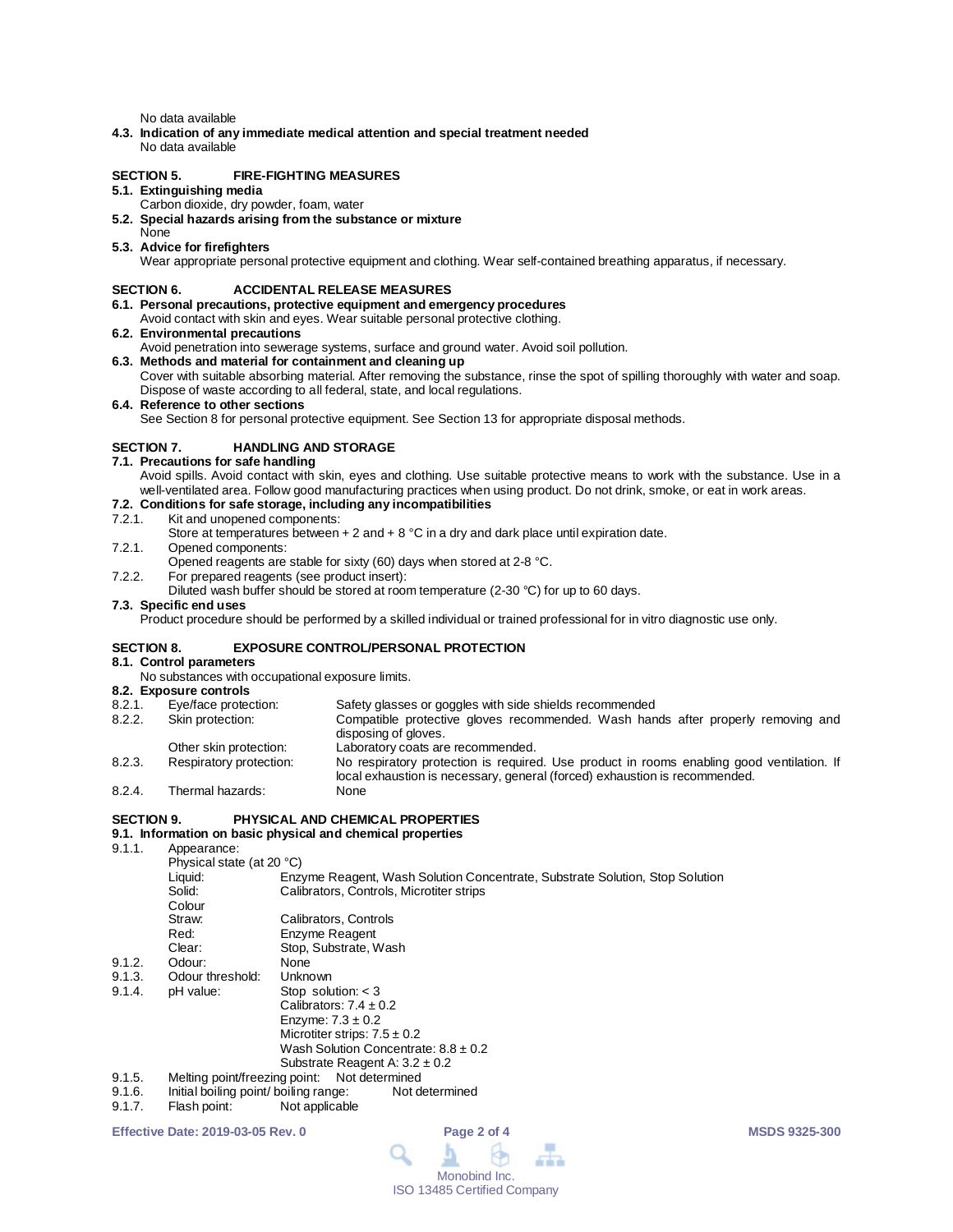- 
- 9.1.8. Evaporation rate: Not determined<br>9.1.9. Flammability (solid, gas): Not flammable
- 9.1.9. Flammability (solid, gas):<br>9.1.10. Upper/lower flammability of 9.1.10. Upper/lower flammability or explosive limits: Not applicable<br>9.1.11. Vapour pressure: Not determined
- Vapour pressure: Not determined
- 9.1.12. Vapour density: Not determined<br>9.1.13. Relative density: Not determined
- 9.1.13. Relative density:<br>9.1.14. Solubility:
- 9.1.14. Solubility: Water soluble<br>9.1.15. Partition coefficient: n-octanol/wate
- 9.1.15. Partition coefficient: n-octanol/water: Not determined<br>9.1.16. Auto-ignition temperature: Not applicable
- 9.1.16. Auto-ignition temperature:<br>9.1.17. Decomposition temperature
- 9.1.17. Decomposition temperature: Not determined<br>9.1.18. Viscosity: Not determined
- 9.1.18. Viscosity: Not determined<br>9.1.19. Explosive properties: None
- 9.1.19. Explosive properties: None<br>9.1.20. Oxidising properties: Not determined
- Oxidising properties:
- **9.2. Other information**

None

# **SECTION 10. STABILITY AND REACTIVITY**

**10.1.Reactivity**

No known reactivity hazards associated with product

- **10.2.Chemical stability** Stable under recommended storage conditions
- **10.3.Possibility of hazardous reactions**
- No hazardous polymerization
- **10.4.Conditions to avoid**
- Excessive heat and light
- **10.5.Incompatible materials**
	- Acids
- **10.6.Hazardous decomposition products** Not determined

## **SECTION 11. TOXICOLOGICAL INFORMATION:**

- 
- **11.1.Information on toxicological effects** 11.1.1. Acute toxicity: Not determined<br>11.1.2. Skin corrosion/irritation: Not determined
- 11.1.2. Skin corrosion/irritation:<br>11.1.3. Serious eve damage/irrit
- 
- 11.1.3. Serious eye damage/irritation: Not determined 11.1.4. Respiratory or skin sensitisation: Not determined
- 11.1.5. Germ cell mutagenicity:<br>11.1.6. Carcinogenicity:

No component of this product present at levels ≥ 0.1% is identified as probable, possible or confirmed human carcinogen by NTP (National Toxicology Program), IARC (International Agency for Research on Cancer), or OSHA (Occupational Safety & Health Administration)

- 11.1.7. Reproductive toxicity: Not determined<br>11.1.8. STOT-single exposure: Not determined
- 11.1.8. STOT-single exposure: Not determined<br>11.1.9. STOT-repeated exposure: Not determined STOT-repeated exposure:
- 11.1.10. Aspiration hazard: Not determined
- 11.1.11. Information on likely routes of exposure:
	- If ingested: No known health effects<br>
	If inhaled: No known health effects
	- If inhaled: No known health effects<br>If contact with skin: No known health effects
	- If contact with skin: No known health effects<br>If contact with eyes: No known health effects
	- No known health effects

11.1.12. Symptoms related to the physical, chemical, and toxicological characteristics: None after short or long-term exposure

## **SECTION 12. ECOLOGICAL INFORMATION**

- **12.1.Toxicity**
	-
- Not determined.

#### **12.2.Persistence and degradability** Not determined

- **12.3.Bioaccumulative potential**
- Not determined
- **12.4.Mobility in soil**
- Not determined
- **12.5.Results of PBT and vPvB assessment**
- Not determined
- **12.6.Other adverse affects**
- Not determined

## **SECTION 13. DISPOSAL CONSIDERATIONS**

## **13.1.Waste treatment methods**

All waste disposals must be carried out in accordance with federal, state, and local legislation and administrative regulations. A licensed professional waste disposal service should be utilized to dispose of material and packaging.